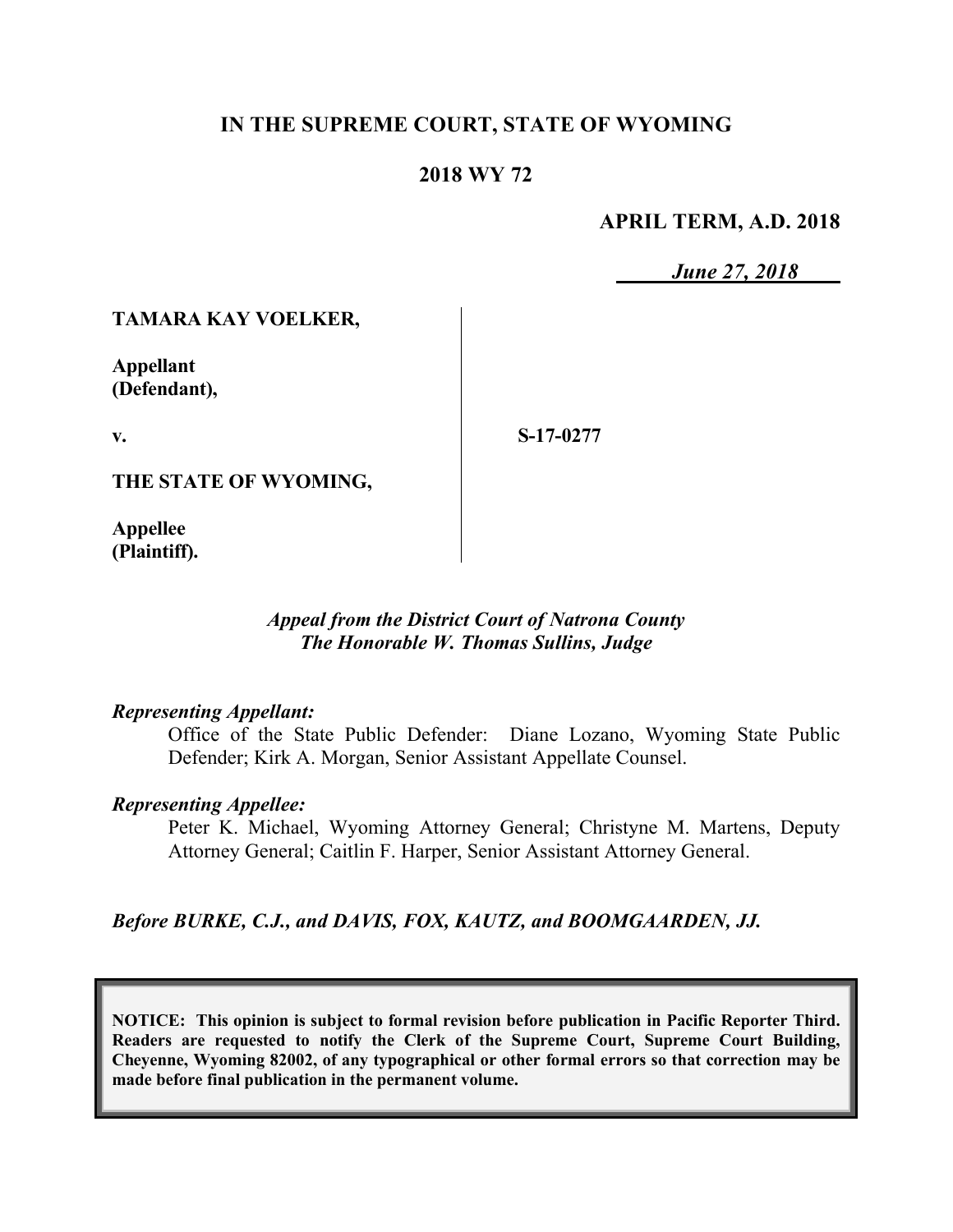**DAVIS**, Justice.

l

[¶1] Tamara Voelker appeals from the judgment and sentence entered after her guilty plea to one count of intentionally exploiting a vulnerable adult.<sup>1</sup> She contests only the restitution award of \$43,821.30 to the gentleman whose resources she depleted, 89-yearold Wallace Reaves. We affirm.

### **ISSUE**

[¶2] Voelker makes a single argument:

The district court erred when it held that the State had met its burden of proving the amount of restitution.

## **FACTS**

[¶3] Upon finding that he was increasingly unable to care for himself, manage his finances, and pay his bills, Reaves initially welcomed the assistance offered by Voelker, whom he considered a friend. She claimed that he occasionally gave her gifts in return. However, by mid-April of 2016, Reaves discovered that she had misappropriated all the funds he had saved for anticipated home health care that would permit him to live out the rest of his life in his own home.

[¶4] He informed his family about his predicament, and after examining his accounts, his daughter-in-law reported the matter to the Casper Police Department. At roughly the same time, the Department of Family Services' testing of Reaves' orientation, memory, and concentration indicated that he might be impaired by dementia.<sup>2</sup> Detective Shannon Daley eventually took charge of the investigation into Voelker's alleged sixteen-month exploitation of Reaves.

[¶5] In the course of her investigation, Detective Daley examined Reaves' checking account with Hilltop National Bank and his credit or debit card accounts with Reliant Federal Credit Union, US Bank, Sears, and American Express. Voelker was able to make purchases through those accounts. Although the detective had mixed success in

<sup>&</sup>lt;sup>1</sup> Wyo. Stat. Ann. § 6-2-507(d) (LexisNexis 2017) makes that crime a felony. Pursuant to subsection (e) of that statute, and by reference to Wyo. Stat. Ann. § 35-20-102(a)(ix)(A) (LexisNexis 2017), "exploitation" includes obtaining control over a vulnerable adult's money, assets or property through deception or undue influence, with the intent of permanently or temporarily depriving that person of the ownership, use, benefit or possession of the same. Under § 35-20-102(a)(xviii), a vulnerable adult is one who is unable to manage and take care of himself or his money, assets, and property without assistance because of advanced age, physical disability, or mental disability.

<sup>&</sup>lt;sup>2</sup> Nine months later, a physician diagnosed him as suffering from severe dementia.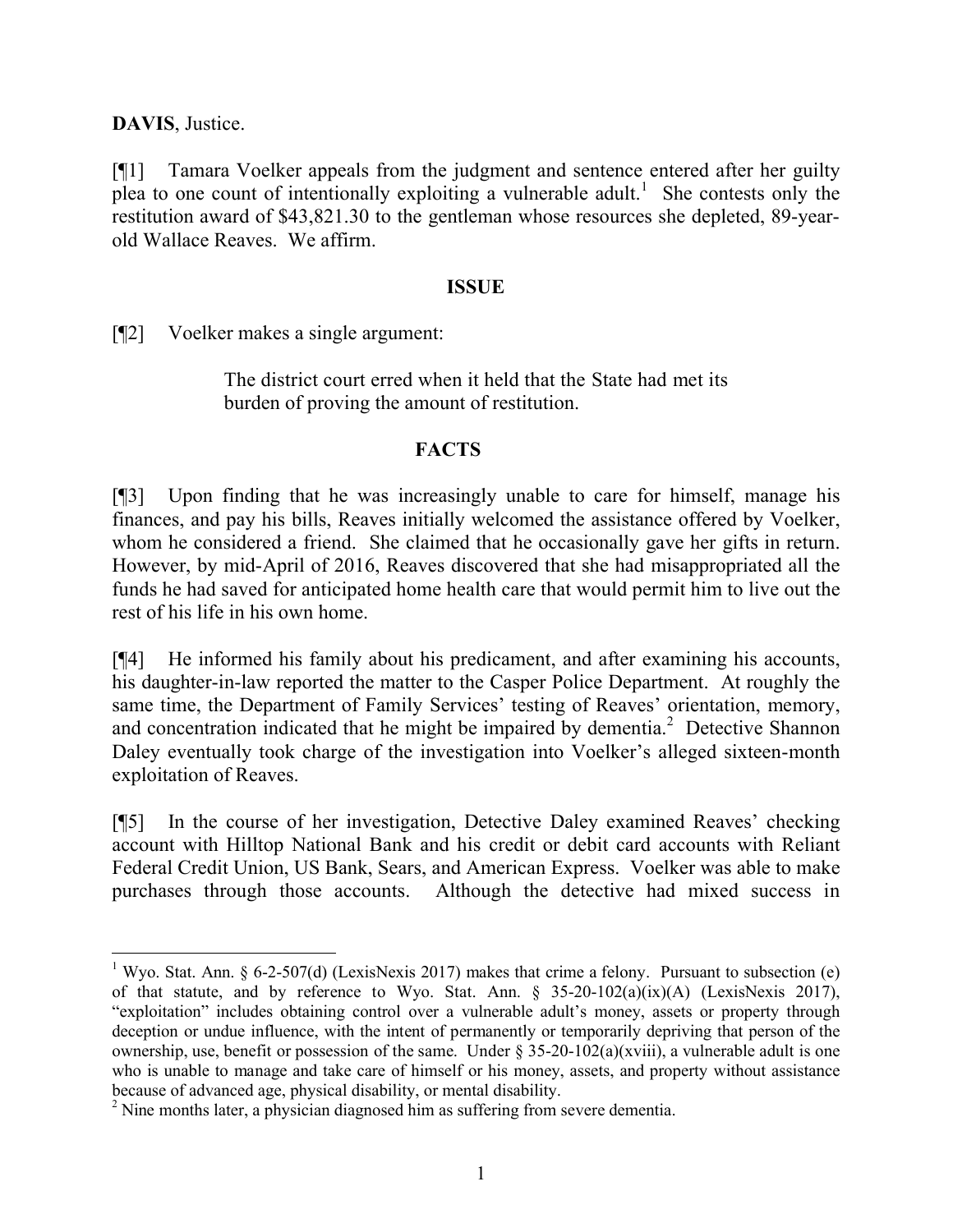obtaining additional records from the vendors involved in the purchases, she found several hundred transactions that appeared to exploit Reaves.

[¶6] The nature of a majority of those transactions made it unlikely either that Reaves initiated them or that he benefitted from them. For instance, online purchases predominated, but he lacked both the equipment and knowledge necessary to make them. Well over 100 transactions involved the purchase of e-books, and he did not have a reader for those books and suffered from glaucoma. Nearly 250 charges were made to Jewelry Television for approximately \$13,700 worth of jewelry. Over \$1,660 was spent on online beauty products. More than \$3,500 was spent for utility and communications services at Voelker's address or from providers other than those used by Reaves. Medical service providers other than those he used were paid \$2,459, \$918 was paid to a different auto insurance company than the one he used, and over \$1,470 was charged on credit cards for utilities from providers that he paid by check. In addition, charities were paid \$972, and \$739 worth of flowers was purchased. During the same period, checks worth over \$14,700 were drawn to Voelker on Reaves' account.

[¶7] All in all, Detective Daley concluded that Voelker took advantage of Reaves to obtain \$48,471.30 worth of goods and services.<sup>3</sup> Consequently, Voelker was charged with two felonies, theft and the intentional exploitation of a vulnerable adult, for her actions between January 1, 2015, and May 1, 2016.

[¶8] Pursuant to a plea agreement, she eventually pled guilty to the exploitation charge, and the State dismissed the felony theft charge. There was no agreement to the sentence to be imposed, and although Voelker agreed that the court could rely upon Detective Daley's affidavit of probable cause as a factual basis for her plea, she indicated she would nevertheless challenge the State's ability to prove that certain of the transactions mentioned in the affidavit should count toward the total amount of restitution to be ordered.

[¶9] Only Detective Daley testified to the restitution claim at Voelker's sentencing hearing. The district court accepted the detective's calculation of the amount of restitution owed, including her testimony as to a set-off due to Voelker because of a deposit she made to Reaves' checking account.

[¶10] The court sentenced Voelker to a term of imprisonment of thirty to ninety-six months, and ordered her to pay \$43,821.30 in restitution. Voelker timely perfected this appeal.

l <sup>3</sup> Reaves' daughter-in-law verified the detective's calculation of restitution for the author of the PSI.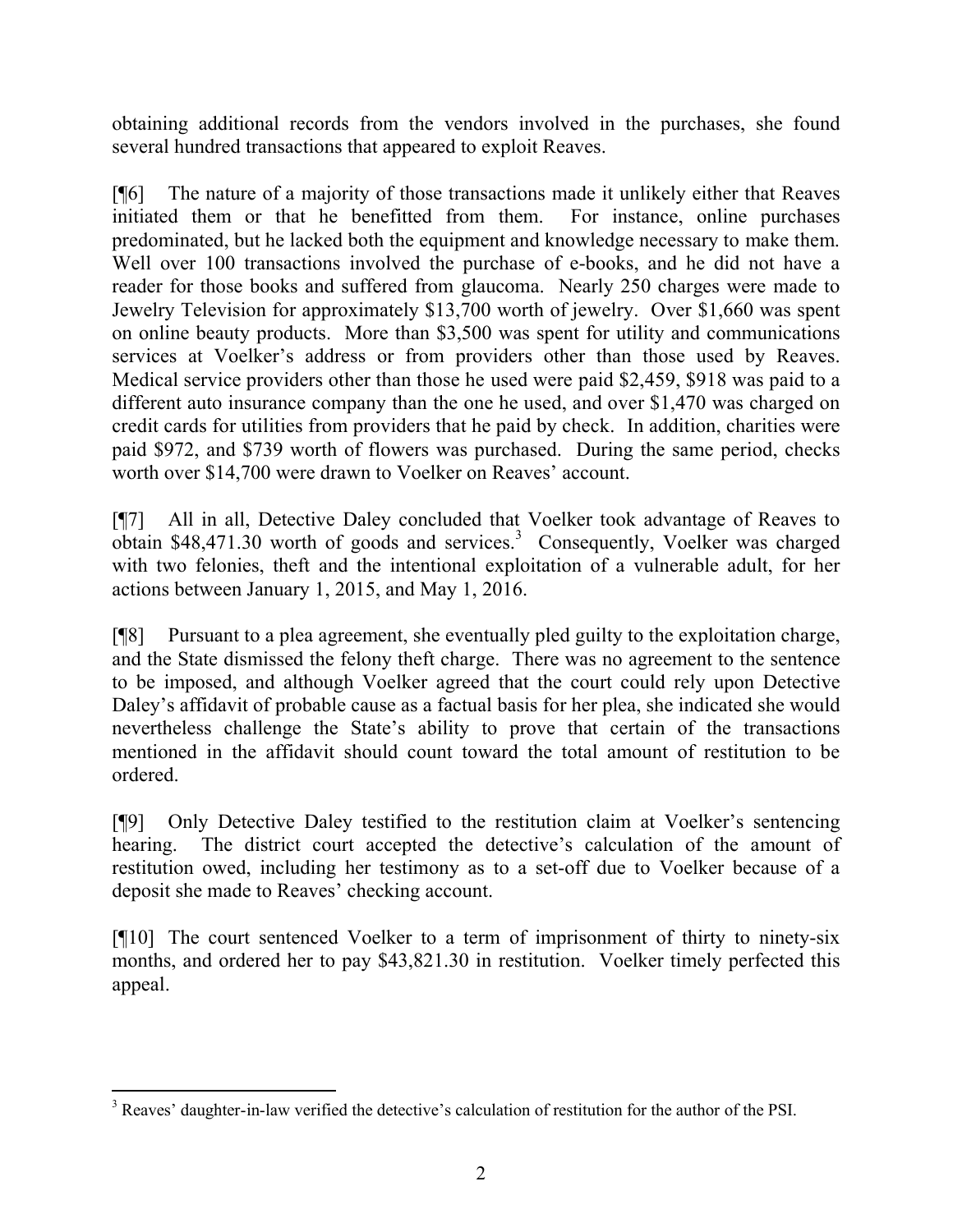# **DISCUSSION**

[¶11] On appeal, Voelker somewhat vaguely asserts that the State provided insufficient evidence of portions of the awarded restitution. However, she articulates an arguably cogent rationale against which the district court's allegedly contrary conclusions with respect to a few discrete matters may be evaluated.

[¶12] She points to instances in which Reaves indicated to Detective Daley that at times he had allowed Voelker to purchase flowers, and that at times he had helped her out by giving her money. She suggests that restitution should therefore not be awarded with respect to any flower purchases or for any checks he wrote directly to her.

[¶13] Voelker also suggests that charitable donations made through the use of Reaves' credit cards should not be counted towards restitution. She claims these were tied to her solely because Reaves had no knowledge of many of the donee companies, and because many were set up online to be automatically and recurrently paid through Reaves' accounts.

[¶14] She similarly claims that multiple charges at Walmart within a brief period and two postal services transactions were attributed to her simply because Reaves could not recall what might have been obtained by those purchases. She also asserts that charges to a Classmates Incorporated account were treated as hers without evidence of who owned or used the account, and that \$1,800 in cash advances from one of Reaves' credit card accounts were included in restitution she must pay because her treatment of them differed from the way she treated an earlier advance allegedly taken by Reaves.

[¶15] Finally, she asserts that restitution should have been set off by the full amount of a deposit she made to Reaves' checking account, because the prosecutor was the sole source of the allegation that his family returned most of that deposit to her.

[¶16] This Court evaluates such factual challenges to the amount of ordered restitution for a clear abuse of discretion. "Consistent with that standard, we view the evidence as sufficient to support the sentencing court's decision if it affords a reasonable basis for estimating a victim's loss." *Smiley v. State*, 2018 WY 50, ¶ 13, 417 P.3d 174, 177 (Wyo. 2018) (citing *Guinard v. State*, 2014 WY 140, ¶ 6, 337 P.3d 426, 428 (Wyo. 2014); *Frederick v State*, 2007 WY 27, ¶¶ 14-15, 151 P.3d 1136, 1141 (Wyo. 2007)). We view the evidence in the light most favorable to the State, affording it the benefit of every reasonable inference that can be fairly drawn and disregarding any conflicting evidence or interpretations presented by the defendant. *Merkison v. State*, 996 P.2d 1138, 1142 (Wyo. 2000). We accord equal dignity to circumstantial and direct evidence. *Hurley v. State*, 2017 WY 95, ¶ 17, 401 P.3d 827, 832 (Wyo. 2017).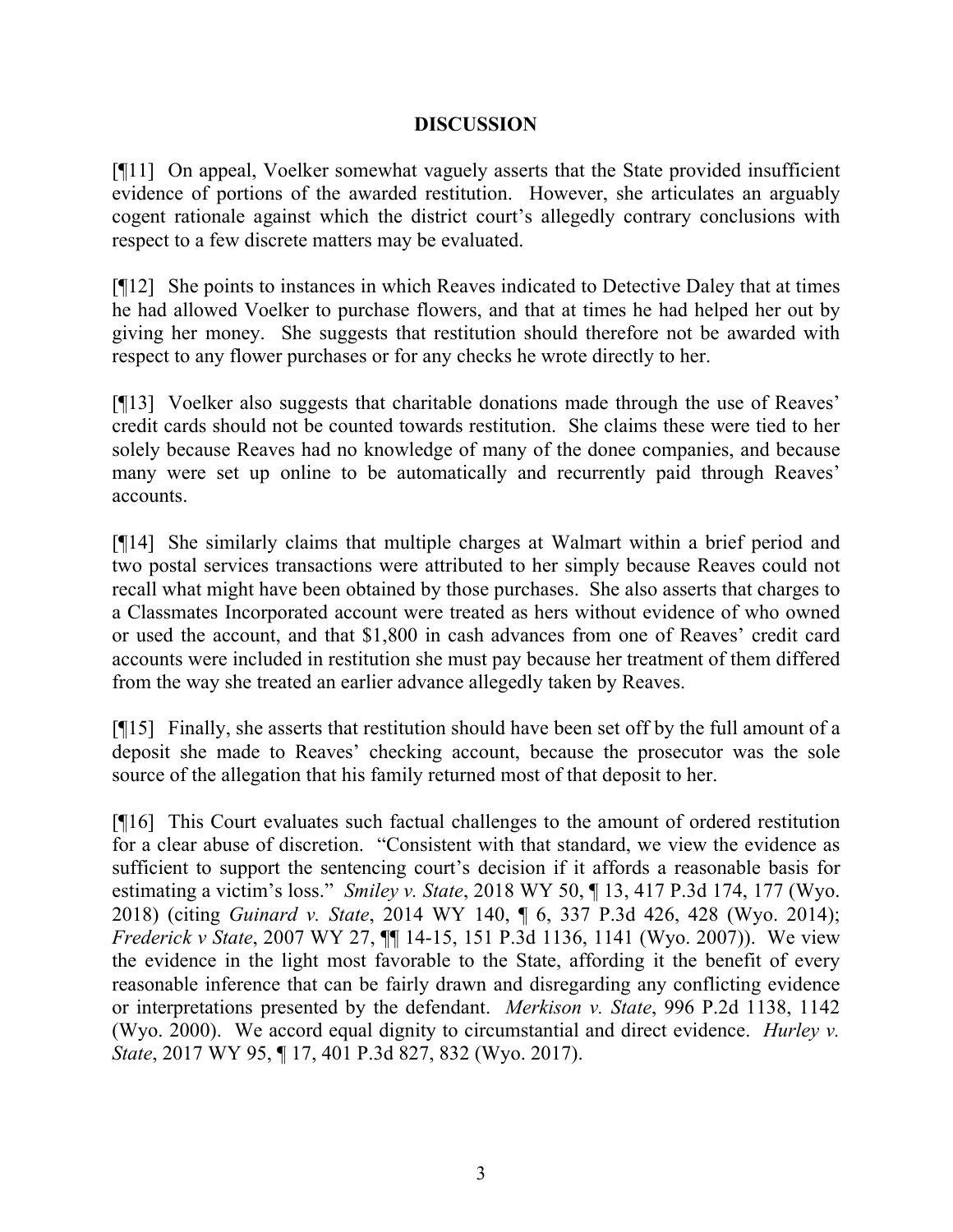[¶17] Voelker would have this Court turn that standard on its head by ignoring the value of circumstantial evidence and the "reasonable basis" test, by examining the evidence and the inferences to be drawn therefrom in a light more favorable to her, and by divorcing individual pieces of proof from evidence that all of her charged conduct occurred while Reaves was impaired.<sup>4</sup>

[¶18] Given Reaves' impairment, one must view her suggestion that his generosity was independent of her exploitation with suspicion. This is particularly so given her postarrest admission to her adult children that she took advantage of her knowledge that Reaves would give her anything she asked for, and that she should have stopped before he ran out of money. The checks and the flower purchases alone exceeded \$15,000, more than one-third of what it took to break the bank of his retirement savings.

[¶19] As for the charitable donations, Reaves' lack of familiarity with many of the donee organizations is only one factor suggesting that he did not make or authorize those charges. His credit card accounts revealed that no similar charges were made before Voelker had access to those accounts, and many appeared to have been set up online as automatic recurrent payments. As indicated above, Detective Daley testified that Reaves had neither the computer equipment nor the skills to set up those payments.

[¶20] It is also noteworthy that these transactions occurred alongside numerous other transactions, many of which could not have been performed by Reaves and which probably benefitted Voelker. Included are multiple charges to Walmart, two postal services transactions, charges to a Classmates Incorporated account, and \$1,800 in cash advances from one of Reaves' credit card accounts.

[¶21] Voelker argues that the State's restitution case turned entirely on Reaves' inability to recall these transactions, and its insistence that she could have made them. However, three Walmart charges totaling over \$860 were made in a single day, and the detective testified without objection that Reaves' family could not associate such a large expenditure with any items that he may have obtained during that time frame. Moreover, he told her that he not only had no recall of the postal transactions, but he had no idea what he would have needed to purchase. As for the Classmates Incorporated charges, they related to the use of an online search service, but Reaves had no computer, as we have already noted. Only he and Voelker had access to his credit and checking accounts at the time of these transactions.

[¶22] Reaves also could not recall the \$1,800 in cash advances taken in two days from one of his credit card accounts. Voelker claims that Reaves had once been victimized by

l

<sup>&</sup>lt;sup>4</sup> As noted above, skills tests performed when law enforcement first became involved in this case suggested that Reaves suffered from dementia, and nine months later a physician found that dementia to be severe. Voelker's admissions when she changed her plea likewise established that he was mentally vulnerable at all times pertinent to this case.